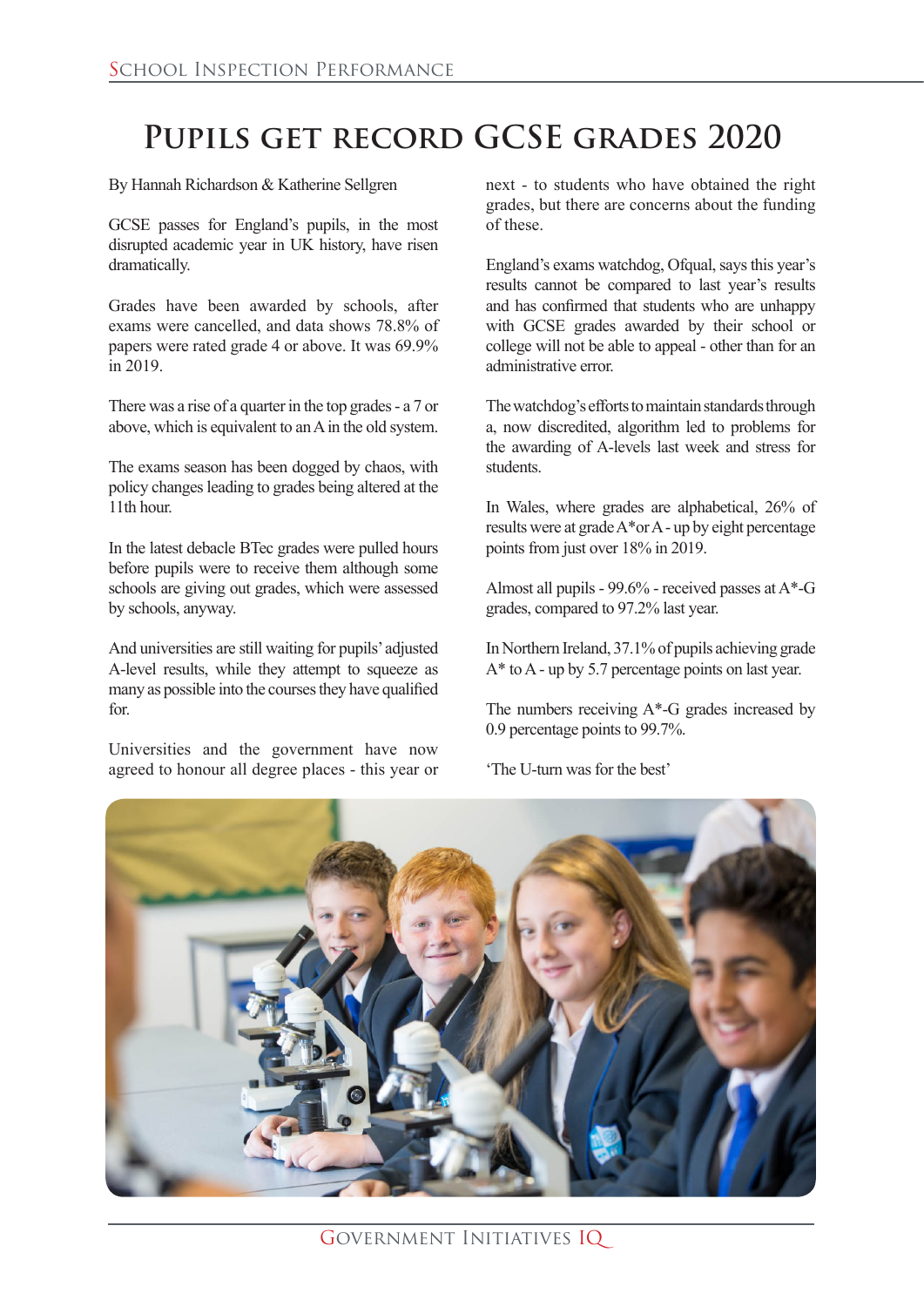At Bolton's Canon Slade School, Sophie, 16, said she was "super happy" with a string of top grades which will allow her to start her A-level course in a few weeks time.

Her sister Hannah received her BTec results last week and is "over the moon" with her distinction scores.

At Bexleyheath Academy in London, parent Heather Dockerill said the results system could have been managed better: "These kids have been through hell"

But her daughter Jess said that, in the end, she was relieved to have got the grades she needed for sixth form.

Evie, 15, agrees it's been a challenging year, but but she's "over the moon" with the results.

"My hard work has paid off so there's a sense of relief"

Cory, 16, who did both GCSEs and BTecs said he was proud of his grades.

"2020 has been unfortunate, but I feel like I've made the best of the situation and I've stayed happy for the whole year."

Harriet, 16, relieved when her GCSE grades came through: "I honestly don't think I could have been happier with the results."

"The U-turn was for the best."

Graeme Napier, principal of Bexleyheath Academy, said it was great to see happy students.

"It's reassuring that the awarding bodies have agreed to look at the results again - the important thing is that students get the results they deserve."

'Unprecedented disruption'

Education Secretary Gavin Williamson said young people should feel "incredibly proud of all they've achieved in the face of immense challenge and uncertainty".

"I also want to pay a special tribute to teachers and



school leaders this year who have shown dedication, resilience and ingenuity to support their students to get to this moment."

Geoff Barton, head of the head teachers' union ASCL, said students and teachers should be congratulated.

"These have been extraordinarily difficult circumstances, and this generation of young people has suffered a degree of uncertainty and disruption that is without precedent."

Chief executive of Association of Colleges, David Hughes said: "With an increase in top grades and passes, it is likely that more students than ever will progress to Level 3 vocational courses or A-levels.

"There is no need to panic for anyone unsure what to do, or for those awaiting grades - colleges will be able to meet their needs and there will be space for everyone."